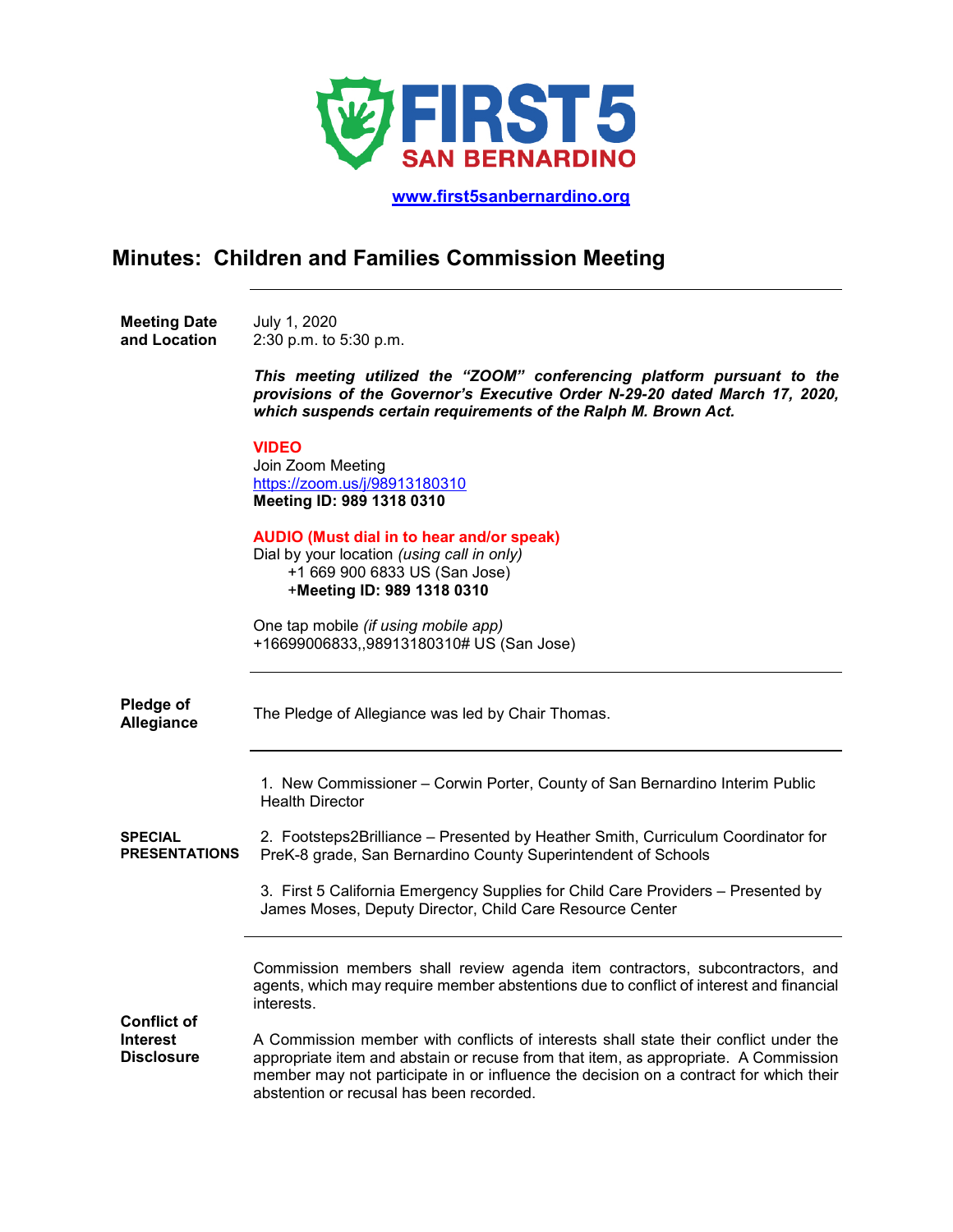For conflicts requiring recusal, the Commissioner must log out of the Zoom meeting and then log back in after the discussion and vote has taken place on the item for which there is a conflict. For conflicts requiring abstention, a Commissioner should not participate in the vote or discussion but may remain logged into the Zoom meeting.

### **Attendees Commissioners Present**

- Josie Gonzales
- Margaret Hill
- Gary Ovitt
- Corwin Porter
- CaSonya Thomas

#### **Staff Present**

| Karen Scott, Executive Director |  |
|---------------------------------|--|
| App Colling Evenutive Appietant |  |

- Ann Calkins, Executive Assistant
- Traci Homan, Business Support Manager
- Alejandro Gutierrez-Chavez, Staff Analyst II
- Merceides Logans, Staff Analyst II
- Tania Offerrall, Staff Analyst II
- Ronnie Robinson, Staff Analyst II

**Changes to the Agenda** Ann Calkins, Executive Assistant, announced the following changes:

> Agenda Item 10 – relating to Quality Counts California, the awarded dollar amount in the Recommendation and Financial Impact should be \$3,462,860 (currently reads \$5,091,980). The presenter on this item will be Karen Scott.

> Agenda Item 11b – Child Care Resource Center, contract number should be EC040 (currently stated on agenda as EC039). The contract documents do reflect the correct contract number.

> Agenda Item 11c – University Enterprise Corporation/Cal State San Bernardino, contract number should be EC039 (currently stated on agenda as EC040). The contracts documents do reflect the correct contract number.

**Report** Legislative Report by Chekesha Gilliam Government Relations Analyst, County Administrative Office



**Report – Executive Director, Karen Scott**

#### **New Commissioner**

Congratulations to Corwin Porter as our newest Commissioner. Mr. Porter is the current County of San Bernardino Interim Public Health Director.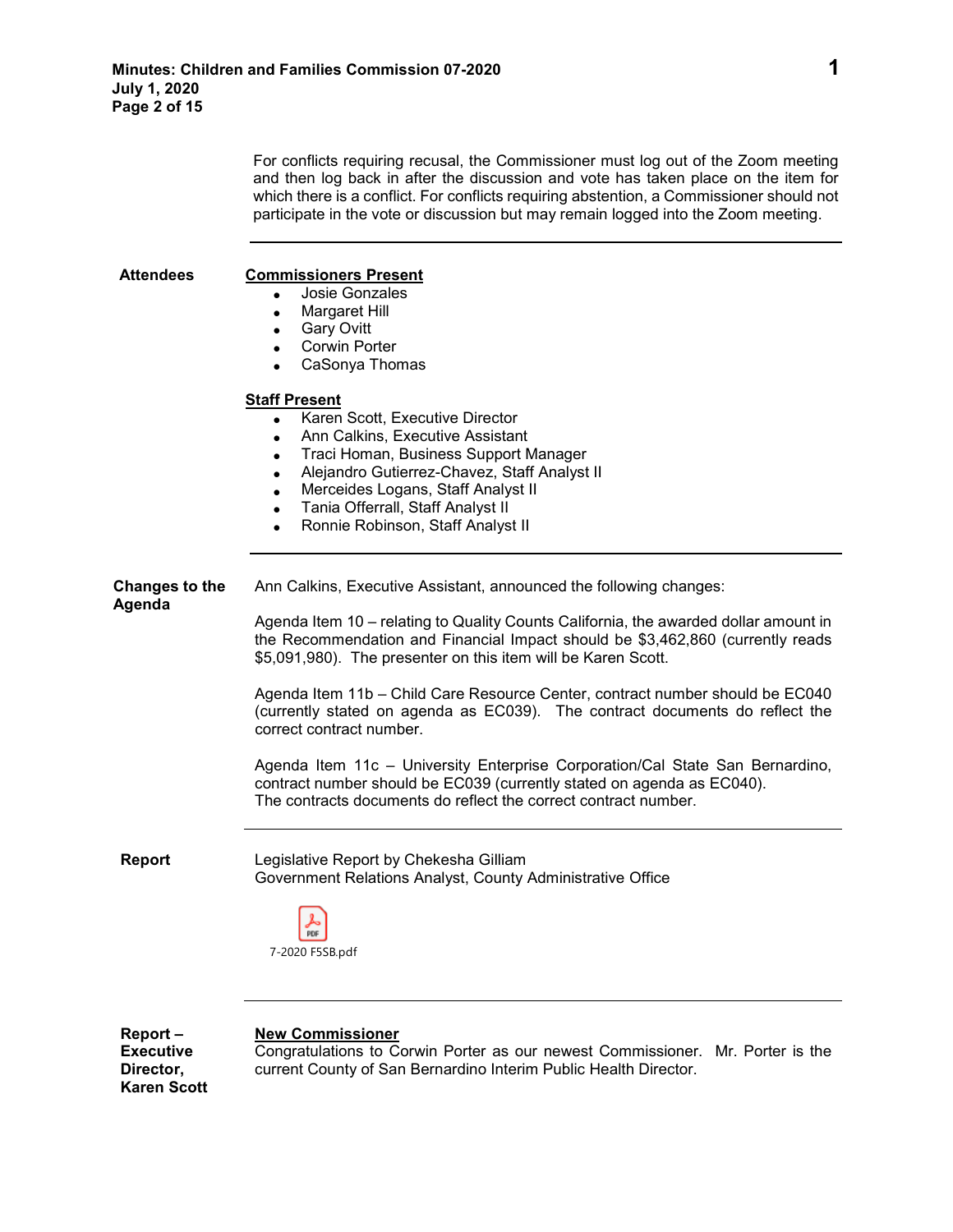#### **ACES Aware**

ACES Aware is an initiative led by the Office of the California Surgeon General (Dr. Nadine Burke Harris) and the Department of Health Care Services to give Medi-Cal providers training, clinical protocols, and payment for screening children and adults for ACEs. It has also become a vital part of the Medi-Cal programs response to the COVID-19 emergency, helping providers identify, prevent, and treat these secondary health issues.

This initiative offered 36 grants to supplement ACEs Aware activities by reaching organization members and other key audiences with information about provider training and engagement opportunities, and to increase awareness about the overall initiative.

First 5 San Bernardino (F5SB) was approved for a communications grant for \$100,000. Janki Patel with Children's Network will lead the ACES Aware effort in San Bernardino County along with San Bernardino County Medical Society and F5SB's Dr. Wendy Lee. The scope of work for the project will be completed by June 2021.

#### **First 5 Association – new Executive Director**

First 5 Association, which provides various supports to the 58 County Commissions, has a new Executive Director. Melissa Stafford Jones officially comes on board on July 6, 2020. Ms. Stafford Jones comes to the First 5 Association from the Dean & Margaret Lesher Foundation where, as Executive Director, she developed strategic initiatives for systems change to address the root causes of poverty and inequitable access to opportunity for low-income children and families in Contra Costa County. Melissa was an appointee of President Obama for U.S. HHS Region IX to advance critical health and human services priorities and has served as the President and CEO of CA Association of Public Hospitals and Health Systems. Melissa's extensive experience in policy and advocacy joined with her exceptional ability to build relationships has led to a career of professional successes focused on improving the lives of Californians.

#### **Prop 10 Revenues**

First 5 Association leadership is in the process of hiring an external financial analysis firm to examine our Prop 10 revenues. For the past year, the Association has worked with First 5 CA to garner information from CDTFA (California Department of Tax and Fee Administration) around our financials. Our initial conversations focused on the backfill, however, quickly expanded in light of a five-month delay in receiving revenue that Commissions experienced due to CDTFA's implementation of FI\$CAL.

While we have uncovered some information, many questions remain around:

- revenue trends of tobacco stamp taxes and other tobacco products, especially pre and post implementation of Prop 56 (which was effective April 2017);
- charges being assessed to First 5 such as the annual administrative fees, and starting in 2016, First 5 CA as the fund administrator, began to charge pro-rata to the account;
- backfill calculations for payments out and revenues in for Prop 10, and examination of the backfill methodology itself currently being used by CDTFA; and
- how to quantify lost interest amounts for the five-month delay in revenue distribution and pursue remedy/relief with CDTFA.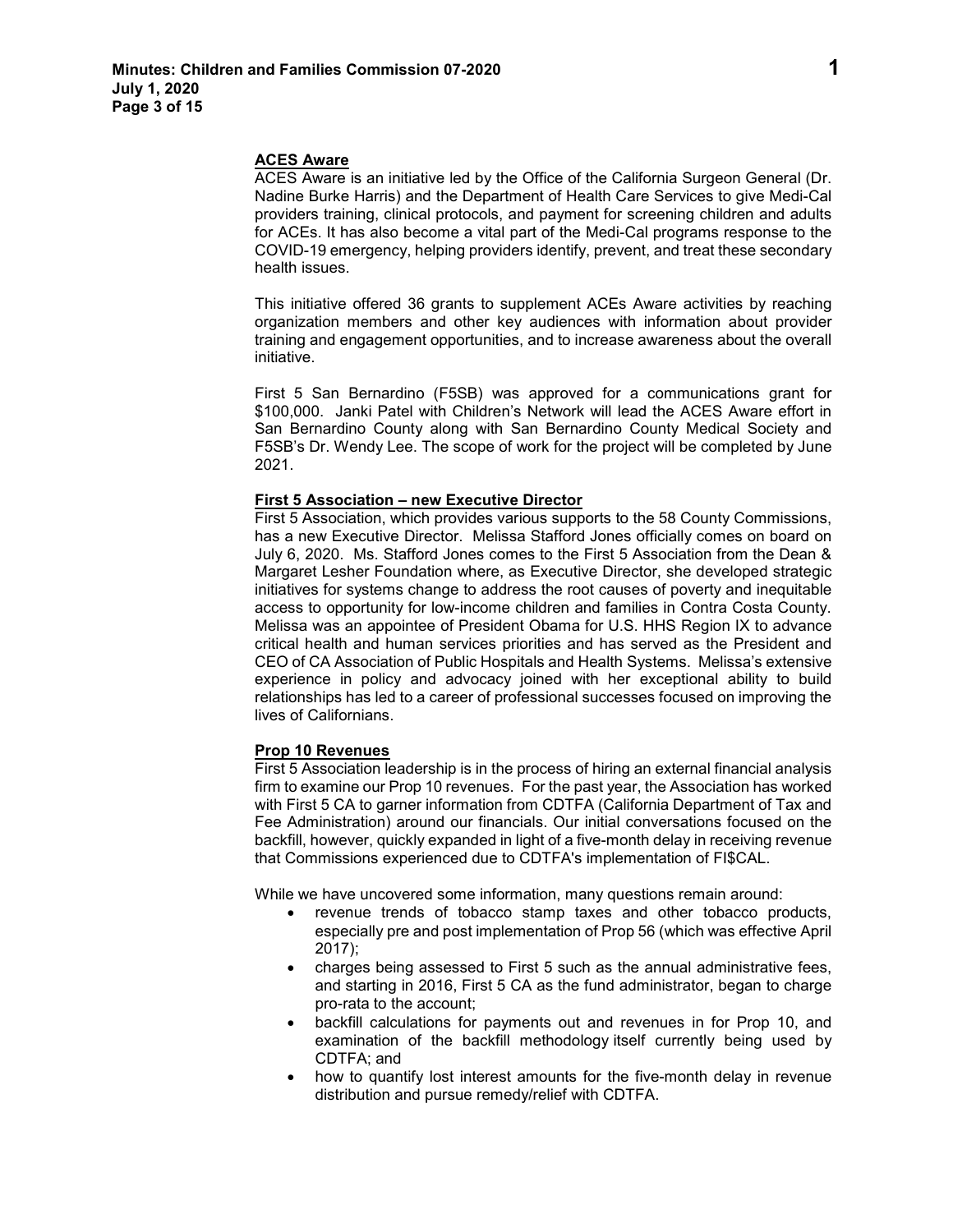A survey to F5 Commissions was distributed last week to ask if we pledge to contribute to the Association **IF** funds are recovered. At no time would a Commission be committed to more than what they will receive in recovery. The estimates for F5SB indicate a contribution of no more than \$9,446 to receive a recovery in the amount of \$50,376. The Association is committed to paying the first \$50K to the consultant, HDL.

The Association also created a sub-workgroup of the finance committee to help guide this work moving forward. F5SB's Chief Financial Officer Debora Dickerson-Sims is slated to be part of that workgroup. Regular progress updates will be provided.

#### **Nicotine-Based Vape Tax**

Last month, I shared with you the work we have been doing along with First 5 CA and the First 5 Association in advocating to protect Prop 10 funding with the Vape Tax.Although we support the Vaping Tax as a means to ensure that young children are not vaping, the proposed nicotine-based vaping tax, threatens to further reduce funding to our critical infrastructure.

It was revealed that First 5s are excluded from receiving funding from the new vaping tax. First 5s are concerned about the precedent the proposed new tax sets in bypassing the voter-approved tax structure. To protect our important programs we requested that the State consider the importance of early childhood development and apply the current cigarette tax revenue disbursement structure to vaping products, ensuring 14.8% of funding goes to Prop 10. We received a lot of support from advocates, both within the legislature and various external entities. We believe that we were heard and the vaping tax discussion has been deferred to August or September. Regional representatives, of which I am one for the Southern Region, will keep the region informed of further details as they develop.

#### **New Fiscal Year**

F5SB staff is gearing up for a very busy and productive new fiscal year working to integrate and strengthen existing systems that support young children and their families.

Some of the strategies are:

- Collaborating to develop a Countywide Child Abuse Prevention Plan
- Expanding home visiting
- Enhancement of services to children affected by asthma
- Guiding ACEs Aware communication
- Development of the Commission's Emergency Response Plan
- Promoting a Collaborative focus on Fatherhood supports
- Engaging in Child Welfare Systems Improvement support
- Redesigning Family Resource Center supports
- Promoting Black Infant Health connections
- Improving Breastfeeding Rates
- Collaborating to maximize utilization of Subsidized Child Care Slots
- Strengthening Provider/Non-Profit Capacities
- Embedding intentional mindfulness, education opportunities and leadership related to race and equity to integrate approaches that improve equitable outcomes for all young children in our County.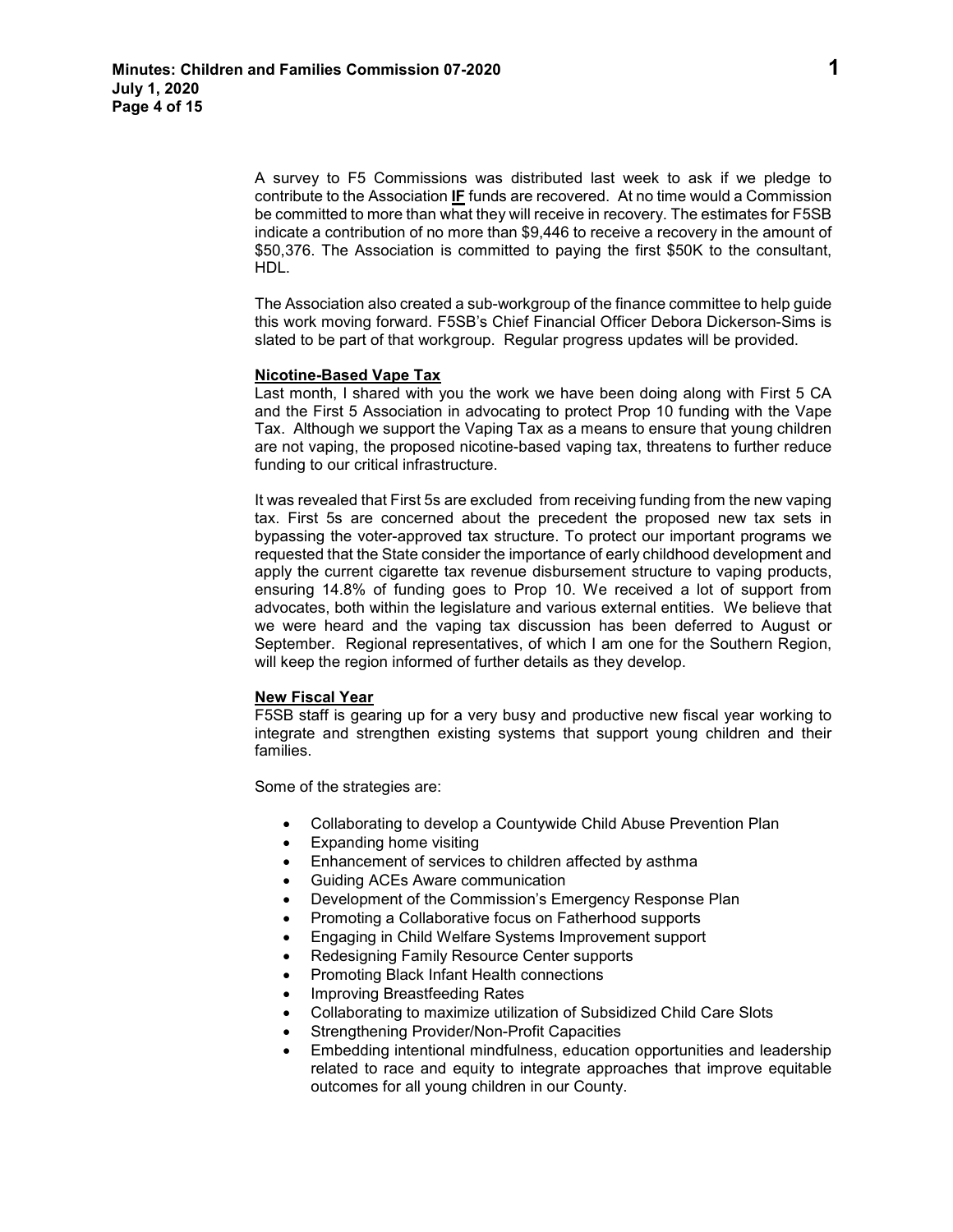Motion by Commissioner Hill and seconded by Commissioner Ovitt to approve the Consent Items.

Pursuant to Government Code section 54953 (b)(2), a roll call vote was called as follows:

**Consent** Commissioner Gonzales: Aye Commissioner Hill: Aye Commissioner Ovitt: Aye Commissioner Porter: Aye

> With Commissioners Escalante and Weinstein absent and without further comment or objection, motion carried.

| Item No. | <b>CONSENT</b>                                                                        |
|----------|---------------------------------------------------------------------------------------|
| 1        | Approve Minutes of June 3, 2020 Commission Meeting.                                   |
|          | (Presenter: Ann M. Calkins, Executive Assistant, 252-4252                             |
| 2        | Approve Amendment A8 of CFC SB Policy 04-02 Conflict of Interest Code Appendix B.     |
|          | (Presenter: Ann M. Calkins, Executive Assistant, 252-4252)                            |
|          | Ratify acceptance of \$100,000 Communications Grant by the Office of the California   |
| 3        | Surgeon General and the California Department of Health Care Services for the         |
|          | Adverse Childhood Experiences Aware Initiative and ratify the execution of a contract |
|          | by the Executive Director with Aurrera Health Group, LLC.                             |
|          | (Presenter: Wendy Lee, Psy.D. Staff Analyst II 252-4254)                              |

| Item No. | <b>DISCUSSION</b>                                                                                                                                                                                                                                                                                                                                                                                                                                                                                                                                                                                                                                                                                                            |
|----------|------------------------------------------------------------------------------------------------------------------------------------------------------------------------------------------------------------------------------------------------------------------------------------------------------------------------------------------------------------------------------------------------------------------------------------------------------------------------------------------------------------------------------------------------------------------------------------------------------------------------------------------------------------------------------------------------------------------------------|
|          | Approve Budget for Fiscal Year 2020-2021 and updates to the Five Year Financial<br>Plan.                                                                                                                                                                                                                                                                                                                                                                                                                                                                                                                                                                                                                                     |
|          | (Presenter: Debora Dickerson-Sims, Chief Financial Officer, 252-4269                                                                                                                                                                                                                                                                                                                                                                                                                                                                                                                                                                                                                                                         |
| 4        | <b>Discussion</b><br>Chair Thomas asked if First 5, prior to COVID-19, used any of the \$500,000 in funds<br>from the Business Network Building Community Collaborative budget. Ms. Sims<br>stated First 5 spent approximately \$60,000 of these funds. There were other larger<br>plans for these funds, however, the current pandemic ended those plans.                                                                                                                                                                                                                                                                                                                                                                   |
|          | Chair Thomas shared that the State is projected to announce a 54.3 billion dollar deficit<br>and that it is being driven by a major decrease in sales tax revenue. In a recent<br>presentation given at the Board of Supervisors meeting by Gary McBride, Chief<br>Executive Officer, where he presented a five-year forecast based on the legislative<br>affairs office report, it was noted some services that are significantly funded through<br>sales tax, such as Human Services, will be hugely impacted. Based on "middle of the<br>road" projections, the County could potentially experience a 78 million dollar sales tax<br>shortfall over the next five years, which the County is actively trying to mitigate. |
|          | In prior meetings, the Commission had aligned First 5 staff salaries with County<br>salaries, which Chair Thomas will continue to support, however, the Commission<br>should be made aware that the current forecast for the County, particularly the Human<br>Services departments that are funded through sales tax revenue, are in the midst of                                                                                                                                                                                                                                                                                                                                                                           |
|          | an evaluation where hiring freezes have been implemented. The BOS did grant<br>authority to the CEO to forego the planned July 2020 cost of living increase, however,                                                                                                                                                                                                                                                                                                                                                                                                                                                                                                                                                        |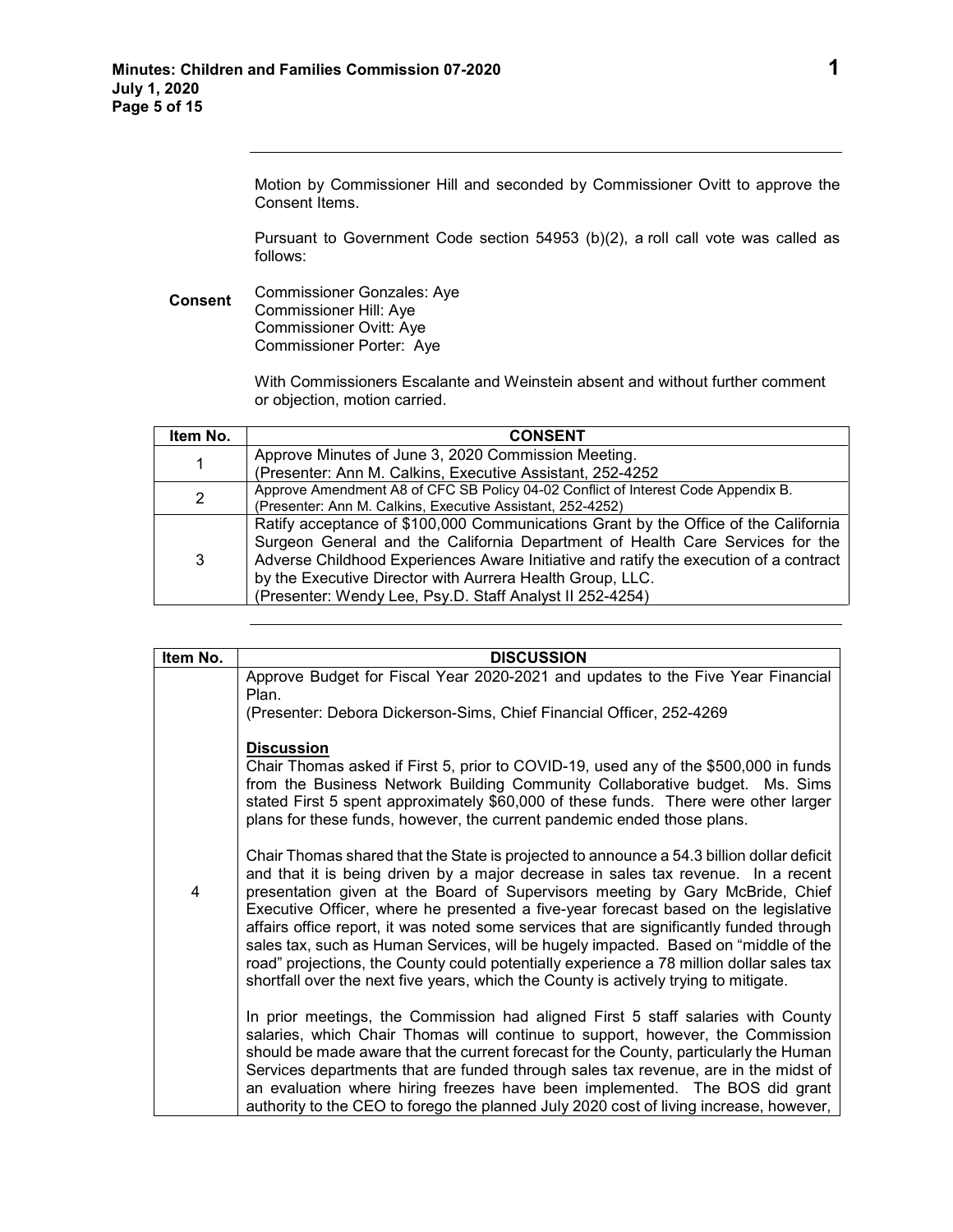|   | he has not yet exercised his right to do so. If this occurs, it could potentially impact<br>the forecast for this budget. Another measure under consideration to allow the County<br>to get through the next five years is to use some of the County's fund balance in order<br>to balance the budget.                                                                                                                                                                                                                                                                                        |
|---|-----------------------------------------------------------------------------------------------------------------------------------------------------------------------------------------------------------------------------------------------------------------------------------------------------------------------------------------------------------------------------------------------------------------------------------------------------------------------------------------------------------------------------------------------------------------------------------------------|
|   | Based on First 5's projections, it does not look like any severe impacts to revenue will<br>take place – how is it that First 5 is not presenting a budget with a sense of urgency<br>like the County is currently doing?                                                                                                                                                                                                                                                                                                                                                                     |
|   | Ms. Sims answered the projections she is using are the ones the State has given First<br>5 around May 2020, of which, there may be a lag. Since there are more people at<br>home there may be more smokers, and since First 5 funds come from tobacco tax<br>revenue that might be reason the Commission revenue has not declined. At this time,<br>First 5 has not received a change in estimates.                                                                                                                                                                                           |
|   | Chair Thomas recommended to First 5 staff to continue to monitor the budget and to<br>not be surprised if there are impactful changes ahead. Ms. Sims stated since she is<br>part of the State's First 5 financial group, she is aware and able to obtain current<br>information and if needed, adjust accordingly.                                                                                                                                                                                                                                                                           |
|   | <b>Public Comment</b><br>None                                                                                                                                                                                                                                                                                                                                                                                                                                                                                                                                                                 |
|   | Motion made by Commissioner Gonzales and seconded by Commissioner Hill to<br>approve Item 4.                                                                                                                                                                                                                                                                                                                                                                                                                                                                                                  |
|   | Pursuant to Government Code section 54953 (b)(2), a roll call vote was called as<br>follows:                                                                                                                                                                                                                                                                                                                                                                                                                                                                                                  |
|   | <b>Commissioner Gonzales: Aye</b><br>Commissioner Hill: Aye<br><b>Commissioner Ovitt: Aye</b><br>Commissioner Porter: Aye                                                                                                                                                                                                                                                                                                                                                                                                                                                                     |
|   | With Commissioners Escalante and Weinstein absent and without further comment or<br>objection, motion carried.                                                                                                                                                                                                                                                                                                                                                                                                                                                                                |
|   | Approve allocation of \$282,000 per year for three years to support a Child Abuse<br>(Forensic) Pediatrician to serve within the Children's Assessment Center for a total not<br>to exceed \$850,000 for Fiscal Years 2020-21 through 2022-23 and authorize the<br>Executive Director to negotiate an agreement(s) with Loma Linda University under<br>which Loma Linda University will recruit and offer the candidate a position. The<br>resulting agreement(s) will be brought back before the Commission for final approval.<br>(Presenter: Karen E. Scott, Executive Director, 252-4252) |
| 5 | <b>Discussion</b><br>None                                                                                                                                                                                                                                                                                                                                                                                                                                                                                                                                                                     |
|   | <b>Public Comment</b><br>Dr. Amy Young stated only 7 to 10 physicians enter this type of field/training every<br>year. It is very rare to find this particular type of physician. Funding from First 5 during<br>the first go-around was instrumental in this search. Once physicians are exposed to<br>this type of field, it usually ignites a passion to continue on in this work. Dr. Young                                                                                                                                                                                               |

stated there is currently a rare opportunity of a qualified candidate (board certified for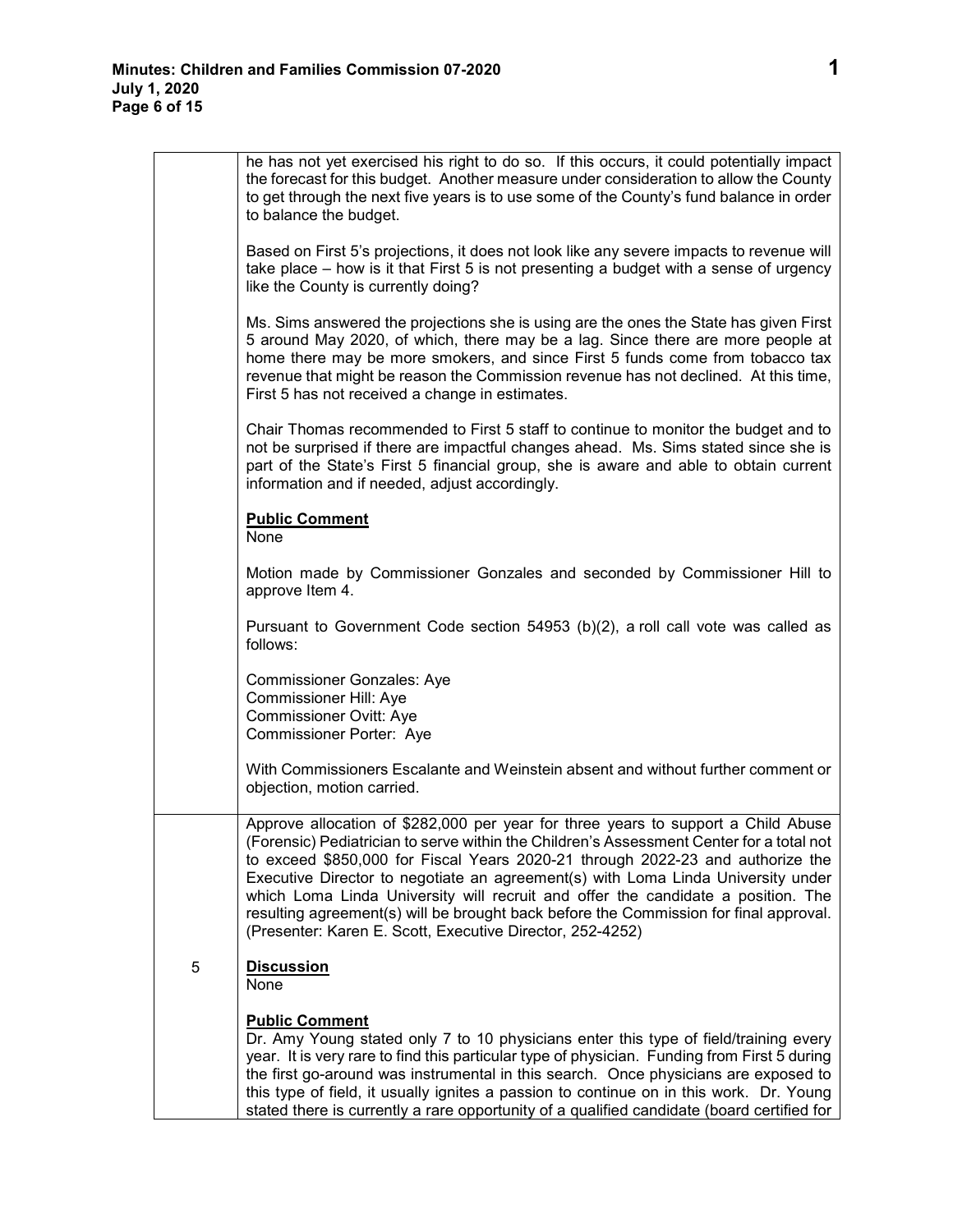|   | six years) from Kentucky who is applying for this exact position. With this support from<br>First 5, Loma Linda University will attempt to secure another physician, increase<br>services and look forward toward long-term treatment of children and prevention.                                                                    |
|---|--------------------------------------------------------------------------------------------------------------------------------------------------------------------------------------------------------------------------------------------------------------------------------------------------------------------------------------|
|   | Dr. Richard Chinnock expressed his appreciation for the partnership between Loma<br>Linda University and First 5. He stated he and his staff are committed to supporting<br>all children in San Bernardino County to assess and ultimately prevent child abuse<br>and to support at-risk children and their families.                |
|   | Motion made by Commissioner Ovitt and seconded by Commissioner Porter to<br>approve Agenda Item 5.                                                                                                                                                                                                                                   |
|   | Pursuant to Government Code section 54953 (b)(2), a roll call vote was called as<br>follows:                                                                                                                                                                                                                                         |
|   | <b>Commissioner Gonzales: Aye</b><br>Commissioner Hill: Aye<br><b>Commissioner Ovitt: Aye</b><br>Commissioner Porter: Aye                                                                                                                                                                                                            |
|   | With Commissioners Escalante and Weinstein absent and without further comment or<br>objection, motion carried.                                                                                                                                                                                                                       |
|   | Approve Amendment A1 for Contract SI030 with Children's Network for an increase<br>of \$80,000 for Fiscal Year 2020-2021 resulting in a cumulative total of \$539,877 to<br>support the Adverse Childhood Experiences Aware Initiative.<br>(Presenter: Merceides Logans, Staff Analyst II 252-4261                                   |
|   | <b>Discussion</b><br>None                                                                                                                                                                                                                                                                                                            |
|   | <b>Public Comment</b><br>None                                                                                                                                                                                                                                                                                                        |
| 6 | Chair Thomas abstained due to her position as appointing authority over Children's<br>Network.                                                                                                                                                                                                                                       |
|   | Motion made by Commissioner Hill and seconded by Commissioner Gonzales to<br>approve Item 6.                                                                                                                                                                                                                                         |
|   | Pursuant to Government Code section 54953 (b)(2), a roll call vote was called as<br>follows:                                                                                                                                                                                                                                         |
|   | <b>Commissioner Gonzales: Aye</b><br><b>Commissioner Hill: Aye</b><br><b>Commissioner Ovitt: Aye</b><br>Commissioner Porter: Aye                                                                                                                                                                                                     |
|   | With Commissioners Escalante and Weinstein absent, an abstention from Chair<br>Thomas and without further comment or objection, motion carried.                                                                                                                                                                                      |
| 7 | Approve funds in an amount not to exceed \$308,292 and authorize the Executive<br>Director to negotiate an agreement(s) with San Bernardino County Superintendent of<br>Schools for the Comprehensive Footsteps2Brilliance® Early Literacy Programs'<br>perpetual license and program expansion, under the San Bernardino Countywide |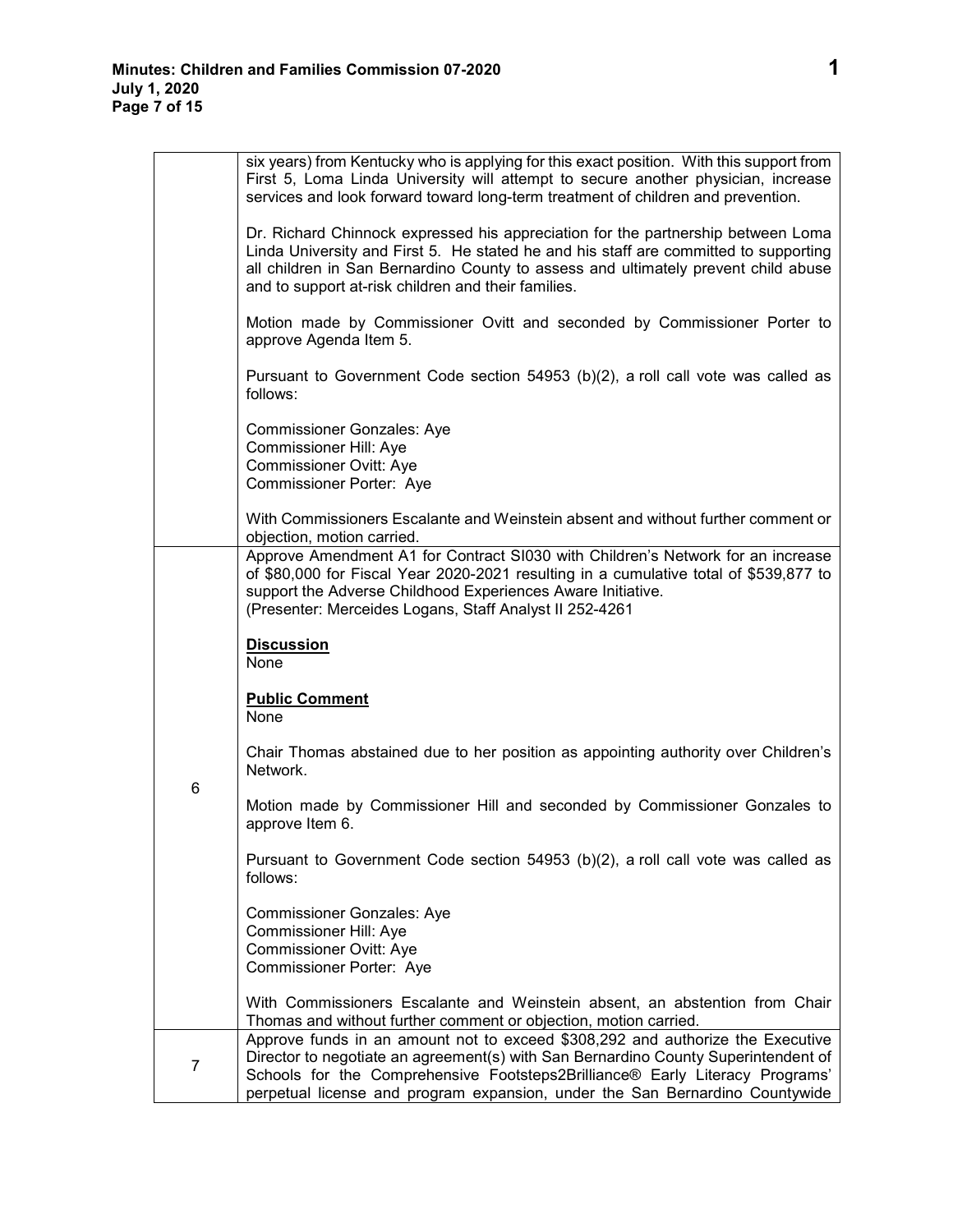|   | Vision2Read literacy initiative, as continued support of the program to improve literacy<br>rates throughout the County. The resulting agreement(s) will be brought back before<br>the Commission for final approval.<br>(Presenter: Karen E. Scott, Executive Director, 252-4252                                                                                             |
|---|-------------------------------------------------------------------------------------------------------------------------------------------------------------------------------------------------------------------------------------------------------------------------------------------------------------------------------------------------------------------------------|
|   | <b>Discussion</b><br>Commissioner Hill expressed her appreciation and gratitude for this wonderful<br>program available to the children of our County. Heather Smith, Curriculum<br>Coordinator for PreK-8 grade from Superintendent of Schools expressed her thanks<br>to the Commission and is looking forward to raising the bar for literacy in San<br>Bernardino County. |
|   | The following website address is for families to use to register children for any of the<br>Footsteps2Brilliance apps. Up to five children can be registered with one email<br>account:                                                                                                                                                                                       |
|   | https://www.myf2b.com/parent_wizard/get_started/sanbernardinocounty                                                                                                                                                                                                                                                                                                           |
|   | Commissioner Ovitt stated this program is valuable for the children in the County to<br>learn reading skills because without those skills, it could lead to a less than satisfactory<br>future. He supports programs such as this that can secure a rewarding future for the<br>children.                                                                                     |
|   | <b>Public Comment</b><br>None                                                                                                                                                                                                                                                                                                                                                 |
|   | Motion made by Commissioner Ovitt and seconded by Commissioner Gonzales to<br>approve Item 7.                                                                                                                                                                                                                                                                                 |
|   | Pursuant to Government Code section 54953 (b)(2), a roll call vote was called as<br>follows:                                                                                                                                                                                                                                                                                  |
|   | <b>Commissioner Gonzales: Aye</b><br>Commissioner Hill: Aye<br>Commissioner Ovitt: Aye<br>Commissioner Porter: Aye                                                                                                                                                                                                                                                            |
|   | With Commissioners Escalante and Weinstein absent and without further comment or<br>objection, motion carried.                                                                                                                                                                                                                                                                |
|   | Approve Contract IC043 with Matrix Outcomes Model, LLC for \$178,610 for Fiscal<br>Years 2020-2023 for assessment, case management and reports.<br>(Presenter: Alejandro Gutierrez-Chavez, Staff Analyst II, 252-4258)                                                                                                                                                        |
|   | <b>Discussion</b><br>None                                                                                                                                                                                                                                                                                                                                                     |
| 8 | <b>Public Comment</b><br>None                                                                                                                                                                                                                                                                                                                                                 |
|   | Motion made by Commissioner Hill and seconded by Commissioner Gonzales to<br>approve Item 8.                                                                                                                                                                                                                                                                                  |
|   | Pursuant to Government Code section 54953 (b)(2), a roll call vote was called as<br>follows:                                                                                                                                                                                                                                                                                  |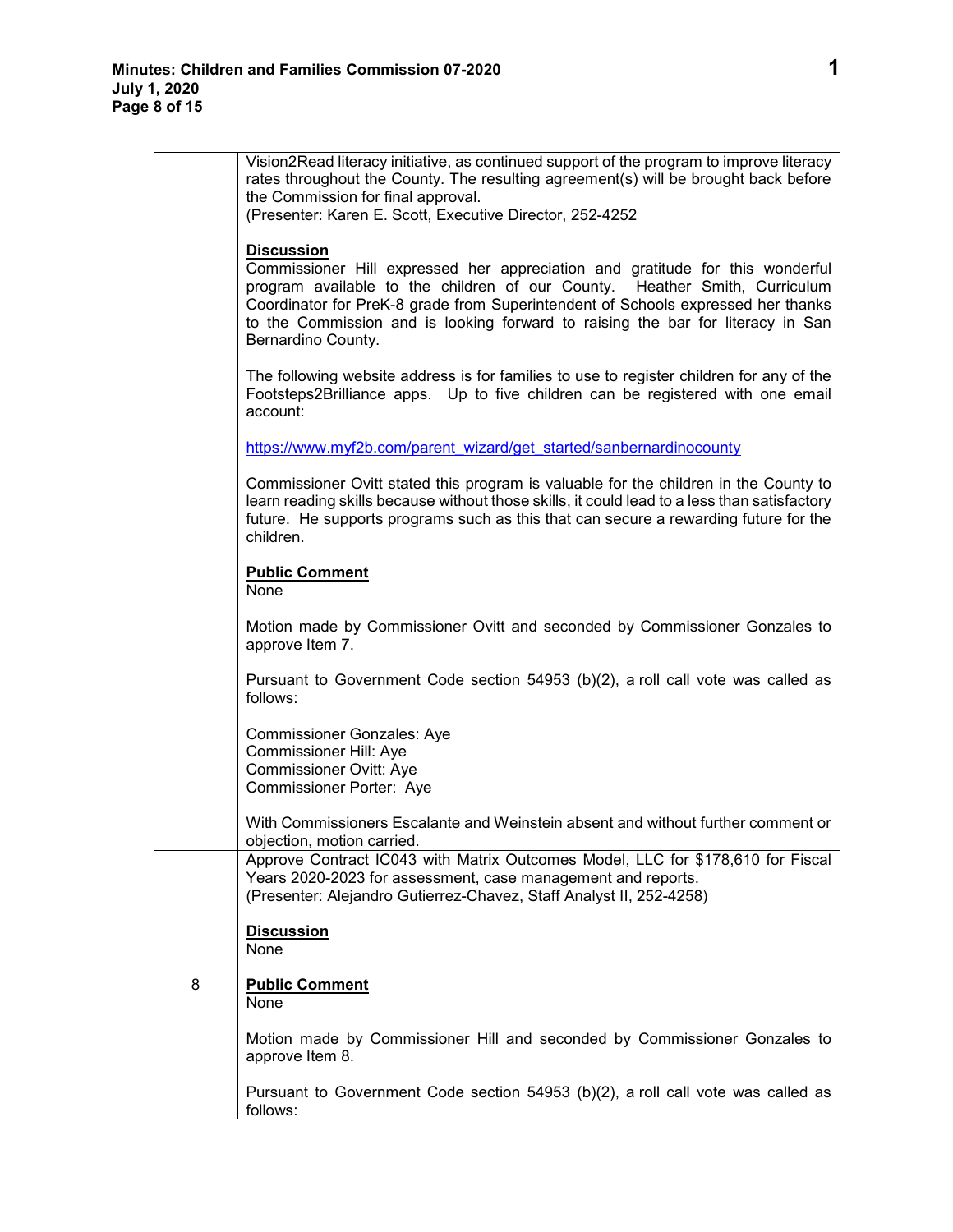|    | <b>Commissioner Gonzales: Aye</b><br>Commissioner Hill: Aye<br><b>Commissioner Ovitt: Aye</b><br>Commissioner Porter: Aye<br>With Commissioners Escalante and Weinstein absent and without further comment or<br>objection, motion carried.<br>Approve Contract IC042 with EVALCORP for \$1,174,650 for Fiscal Years 2020-2023<br>for program planning, expansion, evaluation, and implementation.                                                                                                                                                                                                                  |
|----|---------------------------------------------------------------------------------------------------------------------------------------------------------------------------------------------------------------------------------------------------------------------------------------------------------------------------------------------------------------------------------------------------------------------------------------------------------------------------------------------------------------------------------------------------------------------------------------------------------------------|
|    | (Presenter: Alejandro Gutierrez-Chavez, Staff Analyst II. 252-4258)<br><b>Discussion</b><br>None<br><b>Public Comment</b><br>None                                                                                                                                                                                                                                                                                                                                                                                                                                                                                   |
| 9  | Motion made by Commissioner Hill and seconded by Commissioner Ovitt to approve<br>Item 9.                                                                                                                                                                                                                                                                                                                                                                                                                                                                                                                           |
|    | Pursuant to Government Code section 54953 (b)(2), a roll call vote was called as<br>follows:                                                                                                                                                                                                                                                                                                                                                                                                                                                                                                                        |
|    | <b>Commissioner Gonzales: Aye</b><br>Commissioner Hill: Aye<br>Commissioner Ovitt: Aye<br>Commissioner Porter: Aye                                                                                                                                                                                                                                                                                                                                                                                                                                                                                                  |
|    | With Commissioners Escalante and Weinstein absent and without further comment or<br>objection, motion carried.                                                                                                                                                                                                                                                                                                                                                                                                                                                                                                      |
| 10 | Approve acceptance of \$3,462,860 in funds awarded through First 5 California and<br>the California Department of Education for the Quality Counts California Local<br>Consortia and Partnerships Grants to support Quality Counts San Bernardino in<br>accordance with the San Bernardino County's Quality Rating Improvement System<br>Strategic Plan for Fiscal Years 2020-2023 and delegate the authority to the Executive<br>Director or her designee to execute any agreements or documents required to<br>effectuate the receipt of such funds.<br>(Presenter: Karen E. Scott, Executive Director, 252-4252) |
|    | <b>Discussion</b><br>None                                                                                                                                                                                                                                                                                                                                                                                                                                                                                                                                                                                           |
|    | <b>Public Comment</b><br>None                                                                                                                                                                                                                                                                                                                                                                                                                                                                                                                                                                                       |
|    | Motion made by Commissioner Gonzales and seconded by Commissioner Porter to<br>approve Item 10.                                                                                                                                                                                                                                                                                                                                                                                                                                                                                                                     |
|    | Pursuant to Government Code section 54953 (b)(2), a roll call vote was called as<br>follows:                                                                                                                                                                                                                                                                                                                                                                                                                                                                                                                        |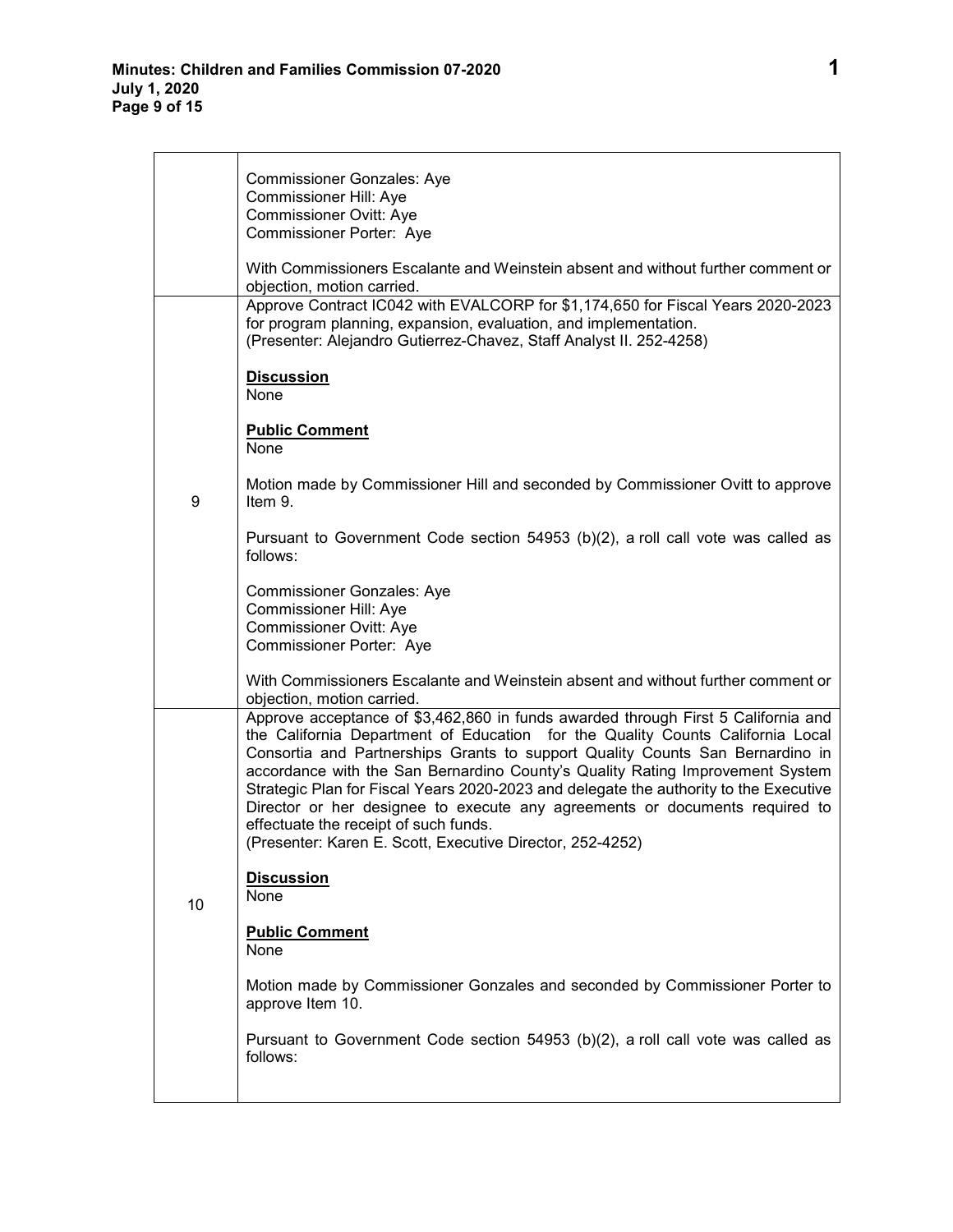|    | <b>Commissioner Gonzales: Aye</b><br>Commissioner Hill: Aye<br><b>Commissioner Ovitt: Aye</b><br>Commissioner Porter: Aye                                                                                                                                                                                                                                                                                                                                                                                                                                                                                                                                                                                                                                                              |
|----|----------------------------------------------------------------------------------------------------------------------------------------------------------------------------------------------------------------------------------------------------------------------------------------------------------------------------------------------------------------------------------------------------------------------------------------------------------------------------------------------------------------------------------------------------------------------------------------------------------------------------------------------------------------------------------------------------------------------------------------------------------------------------------------|
|    | With Commissioners Escalante and Weinstein absent and without further comment or<br>objection, motion carried.                                                                                                                                                                                                                                                                                                                                                                                                                                                                                                                                                                                                                                                                         |
|    | Approve the following Quality Rating Improvement System contracts for<br>implementation of Quality Start San Bernardino for Fiscal Years 2020-2023:<br>a. San Bernardino County Superintendent of Schools, Contract EC038 for \$766,854<br>for administrative services and ratings; and<br>b. Child Care Resource Center, Contract EC040 for \$4,995,912 for outreach &<br>enrollment, coordination of quality improvement services, program evaluation and<br>professional development; and<br>c. University Enterprise Corporation/California State University, San Bernardino,<br>Contract EC039 for \$1,384,155 to enhance higher education opportunities in early<br>care and education and conduct site assessments.<br>(Presenter: Tania Offerrall, Staff Analyst II, 252-4262) |
|    | <b>Discussion</b><br>None                                                                                                                                                                                                                                                                                                                                                                                                                                                                                                                                                                                                                                                                                                                                                              |
| 11 | <b>Public Comment</b><br>None                                                                                                                                                                                                                                                                                                                                                                                                                                                                                                                                                                                                                                                                                                                                                          |
|    | Motion made by Commissioner Porter and seconded by Commissioner Hill to approve<br>Item 11.                                                                                                                                                                                                                                                                                                                                                                                                                                                                                                                                                                                                                                                                                            |
|    | Pursuant to Government Code section 54953 (b)(2), a roll call vote was called as<br>follows:                                                                                                                                                                                                                                                                                                                                                                                                                                                                                                                                                                                                                                                                                           |
|    | <b>Commissioner Gonzales: Aye</b><br>Commissioner Hill: Aye<br>Commissioner Ovitt: Aye<br>Commissioner Porter: Aye                                                                                                                                                                                                                                                                                                                                                                                                                                                                                                                                                                                                                                                                     |
|    | With Commissioners Escalante and Weinstein absent and without further comment or<br>objection, motion carried.                                                                                                                                                                                                                                                                                                                                                                                                                                                                                                                                                                                                                                                                         |
|    | Approve Amendment A2 to Contract IC030 with VIVA Strategy + Communications for<br>\$200,000 for Fiscal Year 2020-2021 for a cumulative total of \$1,244,660 for Fiscal<br>Years 2016-2021 for strategic consultation services to support implementation of the<br>County's Quality Rating Improvement System.<br>(Presenter: Tania Offerrall, Staff Analyst II, 252-4262                                                                                                                                                                                                                                                                                                                                                                                                               |
| 12 | <b>Discussion</b><br>None                                                                                                                                                                                                                                                                                                                                                                                                                                                                                                                                                                                                                                                                                                                                                              |
|    | <b>Public Comment</b><br>Regarding Agenda Items 11 and 12, James Moses, Deputy Director, Child Care<br>Resource Center, stated on behalf of all the program partners he wished to thank the<br>Commission for their support of the Quality Start program and acknowledge the work<br>First 5 staff has done. Karen Scott, Tania Offerrall, Cindy Faulkner and Debora<br>Dickerson-Sims have put in a lot of time and effort in making this program work and                                                                                                                                                                                                                                                                                                                            |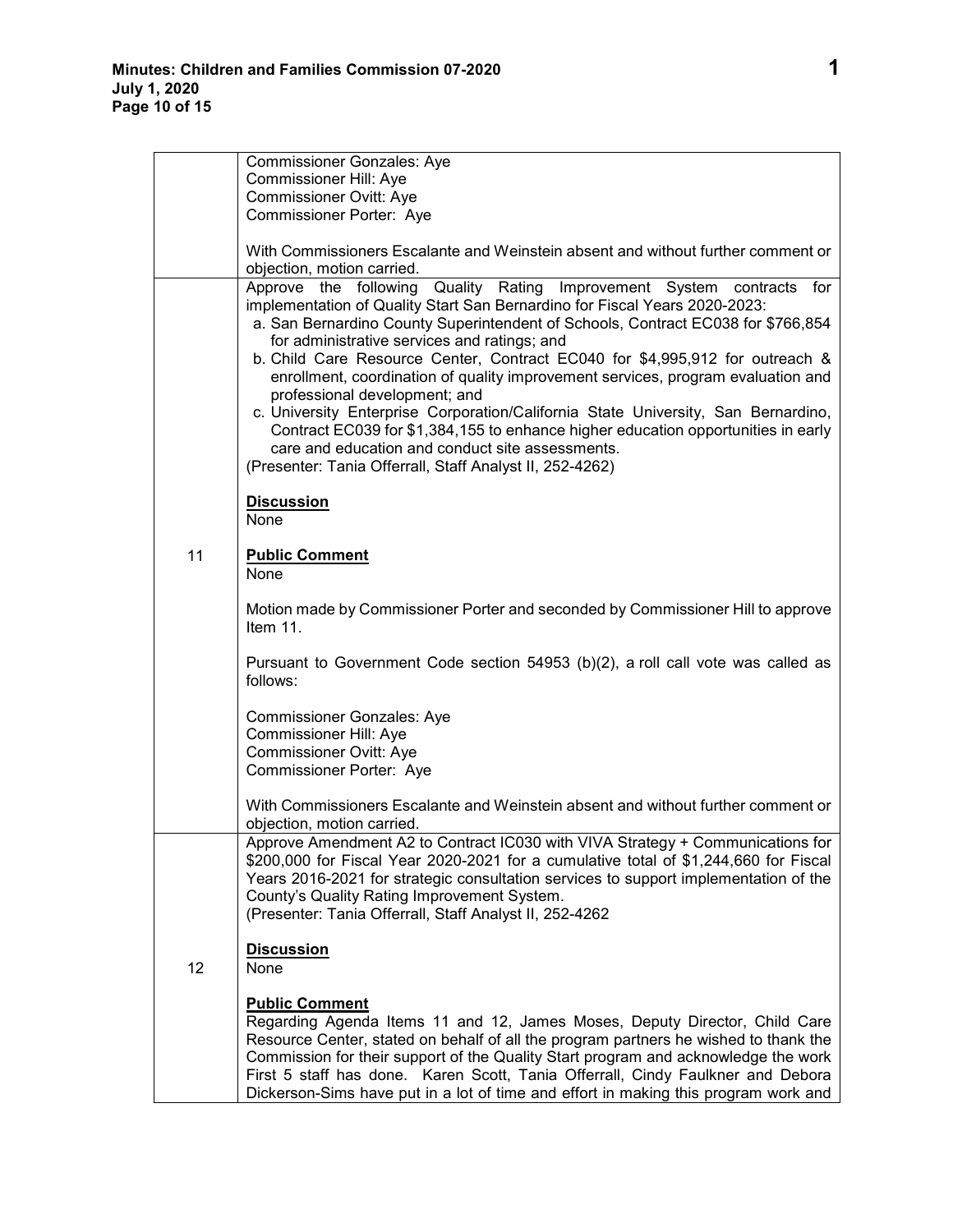$\mathbf{r}$ 

|    | the many other staff members behind the scenes to bring these programs to fruition.<br>Mr. Moses stated he is thankful for the support of the Commission and First 5 and<br>looks forward to continuing this work to impact the lives of children and their families<br>in the community.                                                                                                                                                                                                                                                                                                                                                                                                                        |
|----|------------------------------------------------------------------------------------------------------------------------------------------------------------------------------------------------------------------------------------------------------------------------------------------------------------------------------------------------------------------------------------------------------------------------------------------------------------------------------------------------------------------------------------------------------------------------------------------------------------------------------------------------------------------------------------------------------------------|
|    | Motion made by Commissioner Ovitt and seconded by Commissioner Porter to<br>approve Item 12.                                                                                                                                                                                                                                                                                                                                                                                                                                                                                                                                                                                                                     |
|    | Pursuant to Government Code section 54953 (b)(2), a roll call vote was called as<br>follows:                                                                                                                                                                                                                                                                                                                                                                                                                                                                                                                                                                                                                     |
|    | <b>Commissioner Gonzales: Aye</b><br><b>Commissioner Hill: Aye</b><br><b>Commissioner Ovitt: Aye</b><br>Commissioner Porter: Aye                                                                                                                                                                                                                                                                                                                                                                                                                                                                                                                                                                                 |
|    | With Commissioners Escalante and Weinstein absent and without further comment or<br>objection, motion carried.                                                                                                                                                                                                                                                                                                                                                                                                                                                                                                                                                                                                   |
|    | Approve Amendment A1 to Contract EC037 with American Academy of Pediatrics,<br>District IX, Chapter 2 for \$361,775 for a cumulative total not to exceed \$723,550 for<br>Fiscal Year 2020-2021 for the Reach Out and Read Initiative to enlist pediatricians to<br>connect reading as a vital practice in early development utilizing well-child checkups<br>in children from 6 months to five years of age.<br>(Presenter: Ronnie Robinson, Section Manager - Systems & Impact, 252-4255)                                                                                                                                                                                                                      |
|    | <b>Discussion</b><br>Chair Thomas asked for utilization data in regard to pediatricians who have been<br>contacted or are actively engaged. Dr. Tomas Torices answered there are<br>approximately 280 pediatricians in the San Bernardino area and 30 percent of them<br>have been engaged. Not all pediatricians have been contacted. An in-person event<br>was planned for area pediatricians to explain the program and acknowledge those<br>already involved in the program, however, the current pandemic curtailed those plans.<br>There are still plans for such an event in the future and possibly, due to the current<br>conditions, a remote/virtual event.                                           |
| 13 | Loma Linda University has been a major partner for Reach Out and Read (ROR) with<br>its many clinics located throughout the County. Dr. Torices stated they are in contact<br>with the ROR national office who have implemented an electronic option of<br>disseminating books to children.                                                                                                                                                                                                                                                                                                                                                                                                                      |
|    | Chair Thomas asked if any lessons have been learned due to the project only<br>engaging 30 percent of area pediatricians since 2016 or is a different approach<br>needed? What else can be done to improve the engagement of pediatricians in this<br>area?                                                                                                                                                                                                                                                                                                                                                                                                                                                      |
|    | Staci Scranton, Reach and Out Read Coordinator, answered that the AAP did not<br>bring a coordinator on until mid-November 2019, consequently, several months of the<br>program year were lost due to this vacant position. Shortly afterward, the COVID-19<br>pandemic occurred which caused AAP, as well as the nationwide office of Reach and<br>Read, to re-evaluate their strategy from physically putting a book in a child's hands to<br>implementing a digital platform. Recruitment has reverted back to trying to obtain<br>interested parties via email and Zoom conferences. Ms. Scranton stated that her office<br>is working in partnership with Loma Linda University to bring about a co-branded |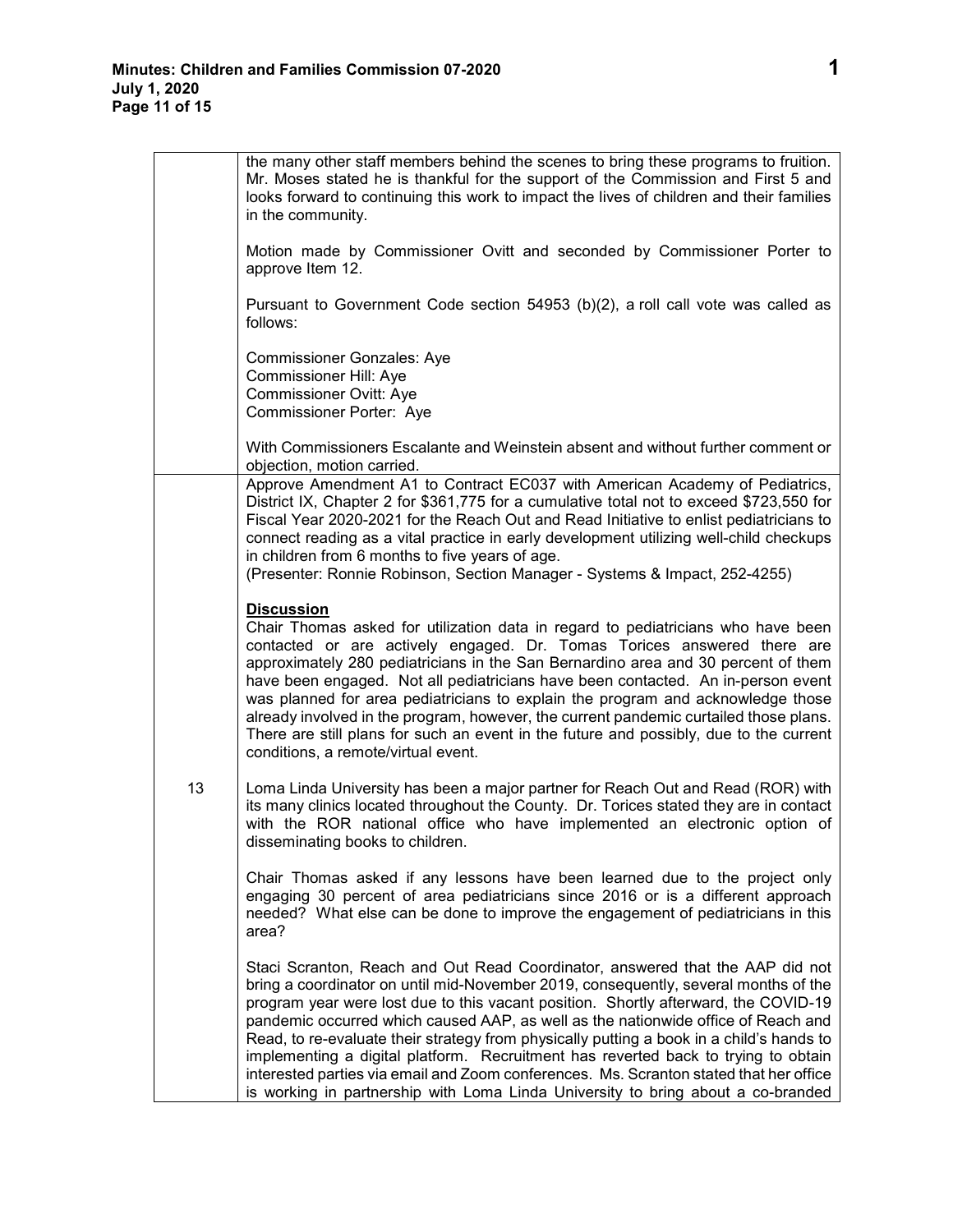strategy in partnership with Children's Network. Materials are being worked on to include Help Me Grow, Reach and Out and ACES.

Dr. Torices stated they are open to any suggestions and/or discussions. He stated that there were at least three practices in the final processing stages.

Relating to outreach to other pediatricians, Commissioner Gonzales asked what other institutions, have been contacted other than Loma Linda University. Ms. Scranton stated that they are actively recruiting sites, such as St. Mary's in the High Desert, Beaver Medical Group and other health care systems include Kaiser Permanente's NICU. Ms. Scranton stated their recruitment is with independent pediatricians not affiliated with a medical group.

Commissioner Gonzales asked if Arrowhead Regional Medical Center (ARMC) was contacted. Ms. Scranton stated she received a contact name and number and they are next on the list to call. Commissioner Gonzales stated ARMC would be a great resource as they have many pediatricians on staff. Commissioner Gonzales asked if IEHP, Molina Health Care or Blue Shield was contacted. These groups have pediatricians and obstetricians where relationships could be made among parents, as well.

Commissioner Gonzales is displeased with the slow start of the program and it seems it should have been a lot further along in light of available virtual meeting platforms, conference calls, etc., since the current pandemic put a halt to in-person gatherings. Commissioner Gonzales stated the serious lack of progress seems to come from poor communication, finding out who the correct contact is at each organization and not asking enough questions.

Commissioner Hill asked if there has been any attempt to contact Dignity Health hospitals and St. Bernardine's. Ms. Scranton answered not in this fiscal year. There is currently one Dignity Health provider in Highland that is a participating ROR site, however, when previously contacted the administration at Dignity Health was not interested in extending ROR to the other locations. Ms. Scranton stated they could reach out to that provider once more. Commissioner Hill stated she sits on the Dignity Health Foundation Board. Ms. Hill would be able to contact the appropriate person about their participation in this program. Commissioner Hill also mentioned she is in contact with a group who purchases books for barbershops since most young children visit a barbershop at some point. Commissioner Hill suggested this type of establishment as a possible distributor of books for Reach Out and Read.

Commissioner Gonzales stated she is an IEHP board member and offered her assistance to establish connections with IEHP and Reach Out and Read San Bernardino. Commissioner Gonzales asked her staff representative Jordan Wright to share information with Ms. Scranton and Dr. Torices to make possible connections between Reach Out and Read and IEHP, as well as ARMC.

Chair Thomas remarked that the current scope of work states that the goal is to recruit a minimum of 10 additional program sites. What ability do we have to enhance that goal? Ms. Robinson stated the first opportunity we have is to connect our commission network as well as First 5 staff network to co-brand and that staff were aware of the issues Dr. Torices and Ms. Scranton were having as far as ramp-up.

The second concern currently being addressed is getting the technical assistance that the affiliates need. It is a challenging and lengthy process to become an official affiliate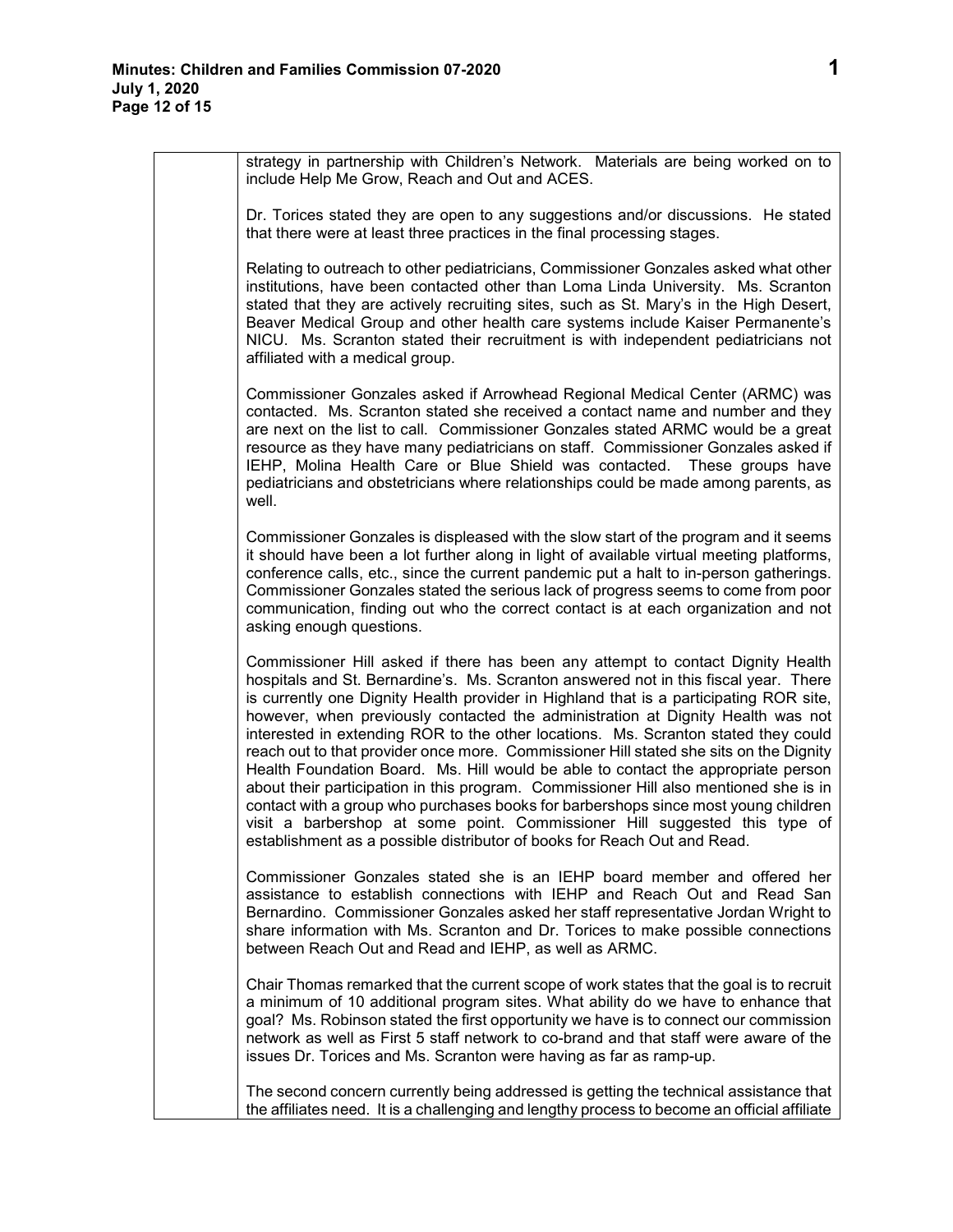|    | under the Reach Out and Read program. A pediatrician either has to assign staff or<br>complete the application process themselves. First 5 can provide technical assistance<br>to streamline that process in order to get the affiliate certified quicker and in order to<br>expand the network. These are a few things that can help meet or exceed the goal.                                                                                                                                                                                                                                                                                                       |
|----|----------------------------------------------------------------------------------------------------------------------------------------------------------------------------------------------------------------------------------------------------------------------------------------------------------------------------------------------------------------------------------------------------------------------------------------------------------------------------------------------------------------------------------------------------------------------------------------------------------------------------------------------------------------------|
|    | Ms. Robinson stated First 5 staff can periodically update the Commission on this<br>progress via year to date and in real time. Also, the co-branding of other systems is<br>going to assist in ramping up the accomplishments and outcomes of this program.<br>Ms. Robinson reiterated that the medical groups mentioned earlier are a combination<br>of several clinics under a particular group. For example, one medical group may be<br>comprised of five or six clinics. An advisory board, comprised of a network of<br>pediatricians, also needs to be developed and, once developed, will meet on a<br>quarterly basis and expand the reach of the program. |
|    | Chair Thomas encouraged First 5 staff to monitor this program's progress. If there is<br>an amendment to the contract or it returns to the Commission for any reason, Ms.<br>Thomas asked that the concerns shared today are not forgotten and that they will likely<br>be repeated if no marked improvement is noted.                                                                                                                                                                                                                                                                                                                                               |
|    | Dr. Torices reiterated that one of the goals in November 2019 was to bring the existing<br>affiliate sites to the national standard as required by the national Reach Out and Read<br>office. In order for an affiliate to be considered in good standing, training requirements<br>and report submissions had to be met. Dr. Torices stated that AAP is completely<br>committed to rolling out this program in San Bernardino County.                                                                                                                                                                                                                               |
|    | Dr. Torices reported that 40,600 children were served and distributed 63,000 books<br>by the end of 2019.                                                                                                                                                                                                                                                                                                                                                                                                                                                                                                                                                            |
|    | <b>Public Comment</b><br>None                                                                                                                                                                                                                                                                                                                                                                                                                                                                                                                                                                                                                                        |
|    | Motion made by Commissioner Hill and seconded by Commissioner Porter to approve<br>Item 13.                                                                                                                                                                                                                                                                                                                                                                                                                                                                                                                                                                          |
|    | Pursuant to Government Code section 54953 (b)(2), a roll call vote was called as<br>follows:                                                                                                                                                                                                                                                                                                                                                                                                                                                                                                                                                                         |
|    | <b>Commissioner Gonzales: Aye</b><br>Commissioner Hill: Aye<br>Commissioner Ovitt: Aye<br>Commissioner Porter: Aye                                                                                                                                                                                                                                                                                                                                                                                                                                                                                                                                                   |
|    | With Commissioners Escalante and Weinstein absent and without further comment or<br>objection, motion carried.                                                                                                                                                                                                                                                                                                                                                                                                                                                                                                                                                       |
| 14 | Approve Amendment A1 to Contract SI032 with Inland Empire Breastfeeding Coalition<br>for \$85,544 for a cumulative total not to exceed \$129,324 for Fiscal Year 2020-2021<br>to expand current evidence-based education interventions addressing the problem of<br>low breastfeeding rates in the Inland Empire.<br>(Presenter: Ronnie Robinson, Section Manager - Systems & Impact, 252-4255)                                                                                                                                                                                                                                                                      |
|    | <b>Discussion</b><br>Chair Thomas asked how many either breastfeeding mothers or clinics are seen in a<br>day? Tamika Simpson, Board Chair for the Inland Empire Breastfeeding Coalition                                                                                                                                                                                                                                                                                                                                                                                                                                                                             |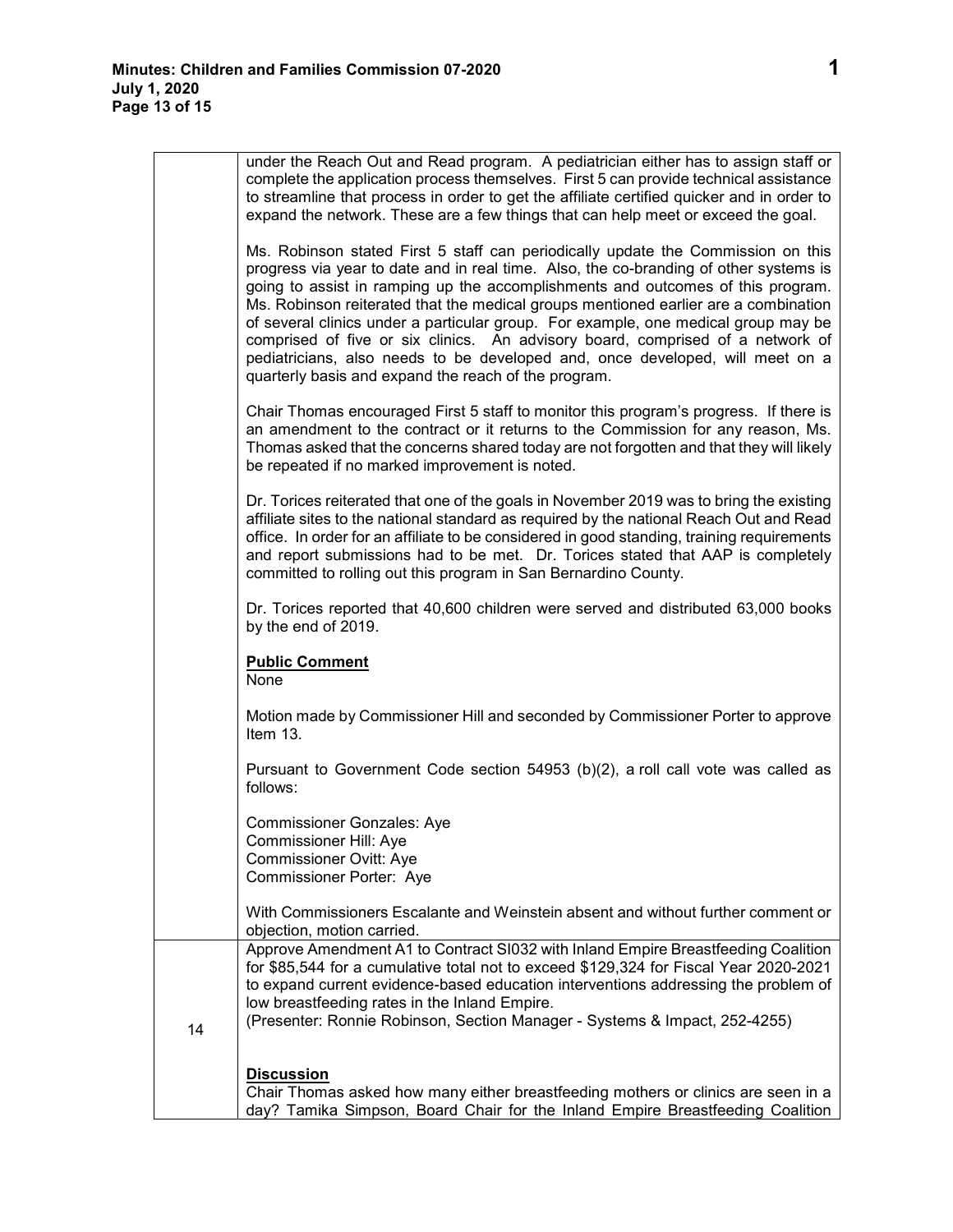| answered. Ms. Simpson thanked the Commission for their support and stated she did<br>not have the specific number of mothers who have been helped by the Coalition. She<br>stated most of the recipients receiving help are healthcare professionals.                                                                                     |
|-------------------------------------------------------------------------------------------------------------------------------------------------------------------------------------------------------------------------------------------------------------------------------------------------------------------------------------------|
| Ms. Robinson advised the Commission that the coalition provides education to doulas,<br>healthcare professionals and provide CEUs. They have provided classes and<br>education in more hospitals as they moved to a virtual platform in San Bernardino and<br>Riverside counties.                                                         |
| Chair Thomas expressed a concern that 66 percent of this contract is made up of<br>salaries and there are no numbers or outcomes that tie to the number of breastfeeding<br>or expectant mothers or practitioners. Chair Thomas asked that the organization and<br>First 5 staff be mindful that this information needs to be documented. |
| Ms. Robinson stated First 5 staff will research the answer to Chair Thomas's question<br>and relay the information to the Commission.                                                                                                                                                                                                     |
| <b>Public Comment</b><br>Laurie Hassley, Inland Empire Board Coalition Board Member stated that they serve<br>all hospitals and health professionals. All hospitals are now engaged.                                                                                                                                                      |
| Motion made by Commissioner Hill and seconded by Commissioner Gonzales to<br>approve Item 14.                                                                                                                                                                                                                                             |
| Pursuant to Government Code section 54953 (b)(2), a roll call vote was called as<br>follows:                                                                                                                                                                                                                                              |
| <b>Commissioner Gonzales: Aye</b><br><b>Commissioner Hill: Aye</b><br><b>Commissioner Ovitt: Aye</b>                                                                                                                                                                                                                                      |
| Commissioner Porter: Aye                                                                                                                                                                                                                                                                                                                  |
| With Commissioners Escalante and Weinstein absent and without further comment or<br>objection, motion carried.                                                                                                                                                                                                                            |

| Item No. | <b>INFORMATION</b>    |  |
|----------|-----------------------|--|
|          | No Information Items. |  |

Dr. Kristen Donovan from EVALCORP thanked the Commission for approval of the contract. She stated her team is honored to partner with and looks forward to meeting the Commission in the near future.

**Public Comment** Chrystina Smith-Rasshan from Superintendent of Schools and Mark Agars from Cal State San Bernardino thanked the Commission for their continued support.

> Nicole Tanner from VIVA Strategy Partners, Inc., thanked the Commission for the continued opportunity to support this important work in partnership with First 5 and the QSSB partners.